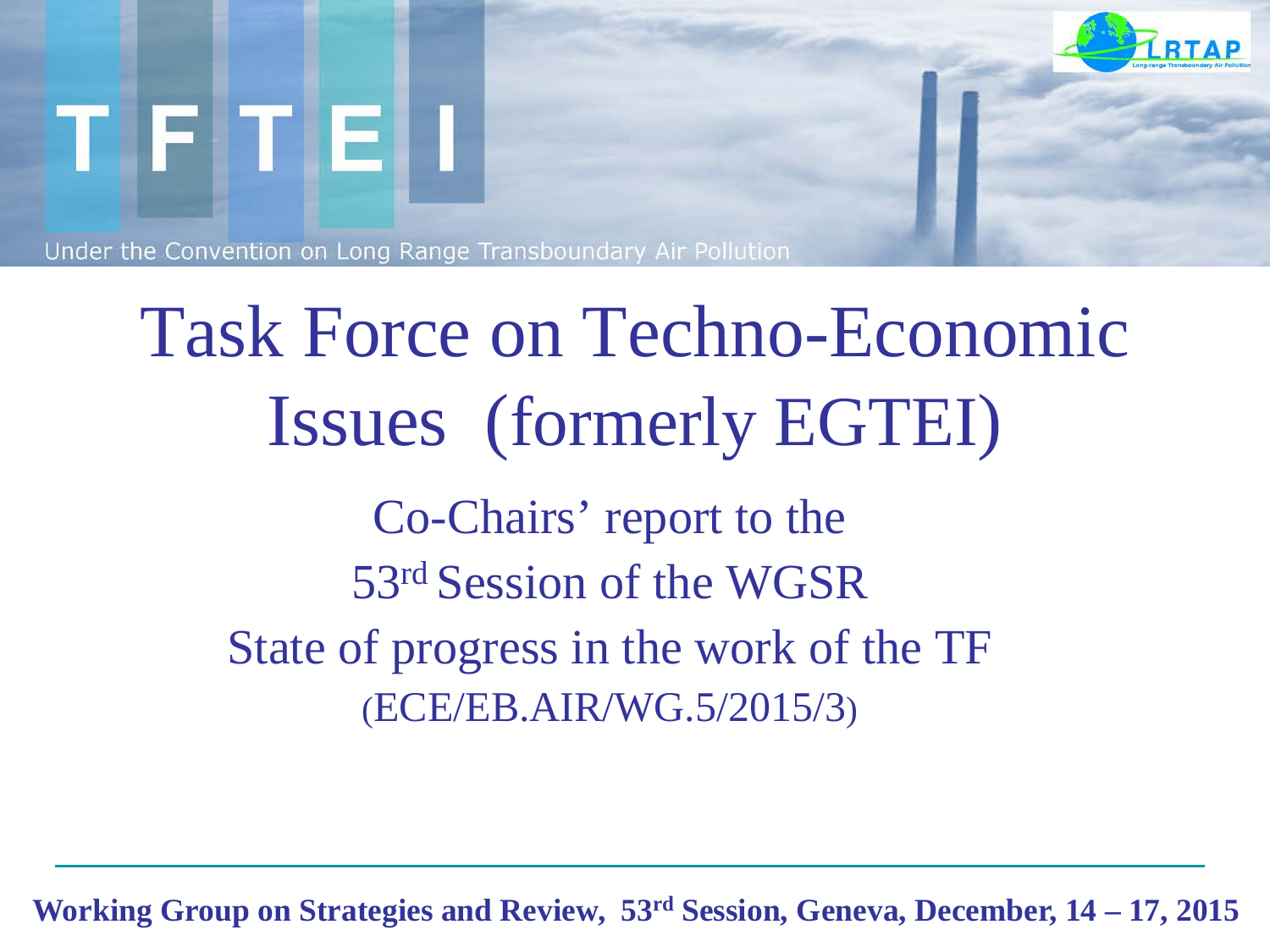



### **Premise**

This presentation refers to the activities carried out by the Task Force (formerly known as EGTEI) between October 2014 and the present time, according to the work plan 2014-2015 adopted by the Executive Body at its 33° Session, December 2013 (ECE/EB.AIR/122/Add.2).

The activities are presented according to the item numbering in the work plan 2014-2015. This presentation is based upon the Chairs' Report (ECE/EB.AIR/WG.5/2015/3) and includes the latest updates after the submission of the report to the UN Secretariat.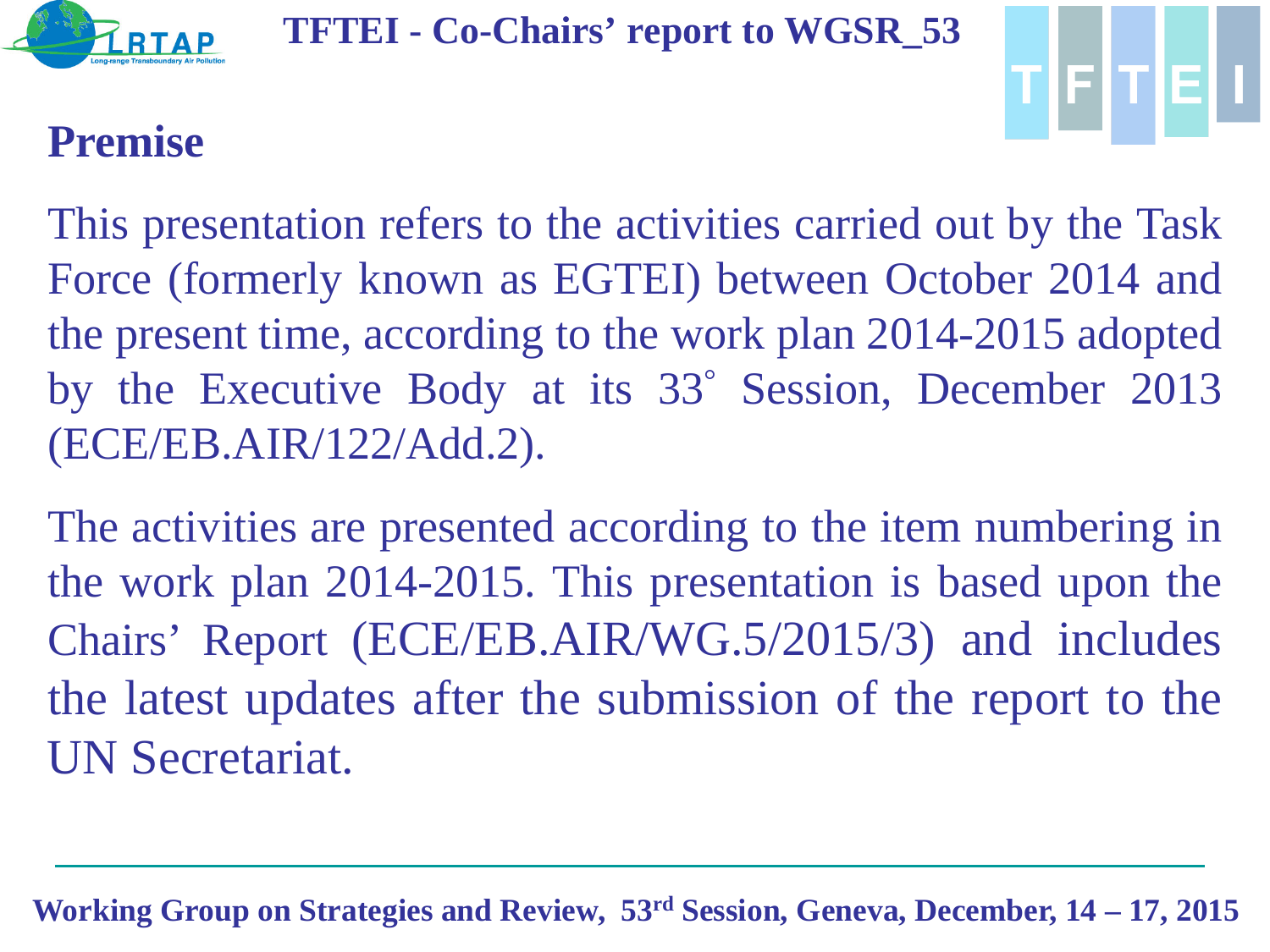



#### **ECE/EB.AIR/WG.5/2015/4 and informal document n. 4**

*Item 2.2.1 - Develop guidance document on control techniques for emissions of sulphur, NOx, VOCs and dust (including PM10, PM2.5 and black carbon) from mobile sources and its translation into Russian*

The work, financed by the European Commission, and assigned by service contract to IIASA (CIAM) and EMISIA (Greece) resulted in a background technical report and a draft Guidance Document on mobile sources. The two documents were circulated among the experts of the TF, at end of March, and their contributions discussed at the TFTEI annual meeting, held in June 2015, in Brussels. The Guidance Document was then agreed and finalized among the experts, also with the valuable contribution from the Swiss and EU COM experts, and finally submitted to the UN Secretariat.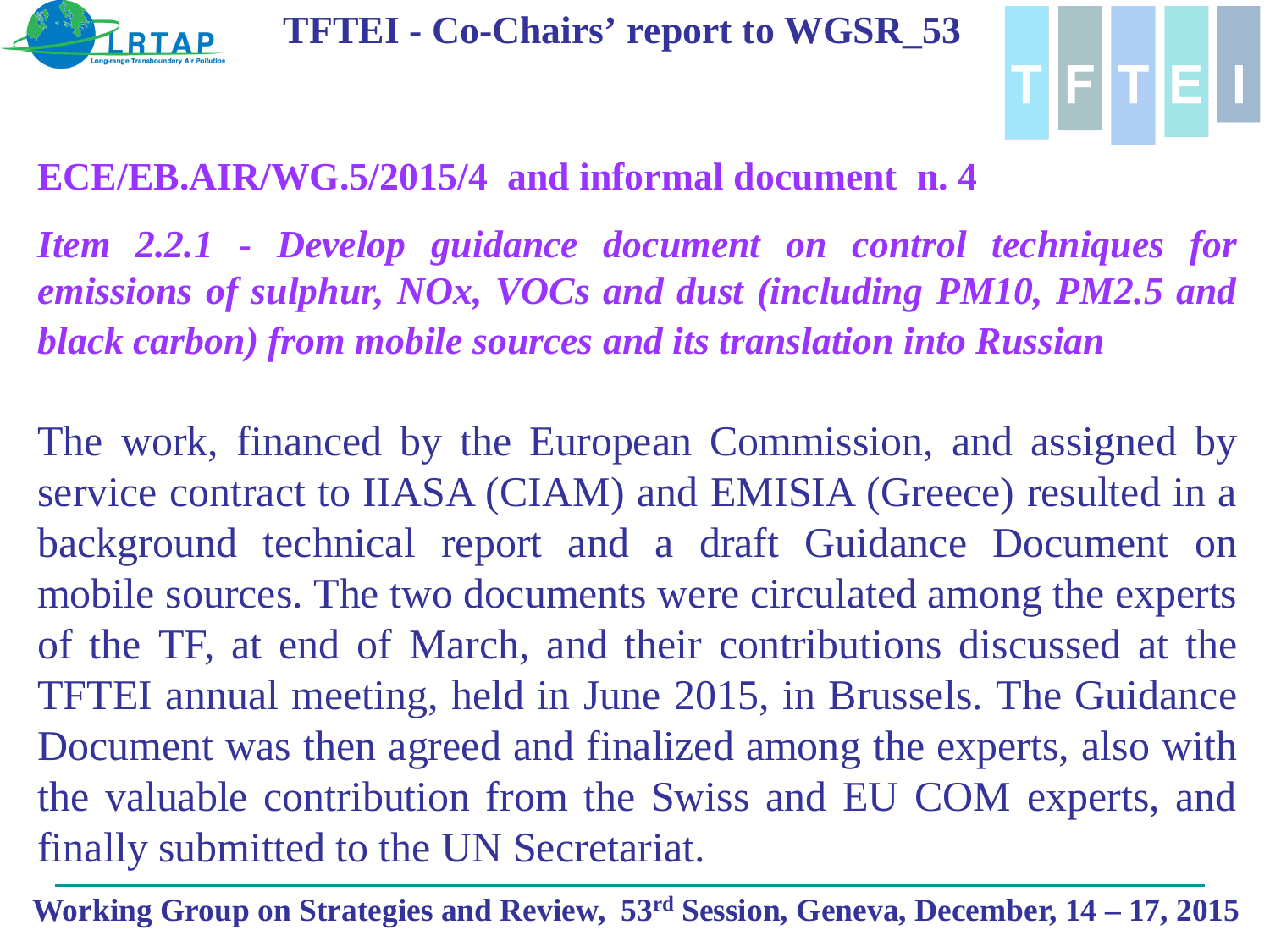



### *2.2 1– Cont'd – GD doc* **ECE/EB.AIR/WG.5/2015/4 and informal document n. 4**

Aim of GD: "provide the Parties to the LRTAP Convention with guidance on identifying best abatement options for mobile emission sources, in order to assist in meeting the obligations of the Gothenburg Protocol"

Emphasis is given to the "technical measures" BAT, but also other measures are discussed in the GD, e.g. changes in fuel type, fuel specifications, and "non-technical measures"

Main pollutants addressed : *NOx, PM, VOC, Black Carbon* through the measures for PM,

*SOx*, ammonia (*NH3* ), ozone precursors carbon monoxide (CO) and methane (*CH4* ) only when deemed relevant.

Road vehicles, non-road machinery, passengerships and freight vessels in inland water-way, and sea-going ships considered.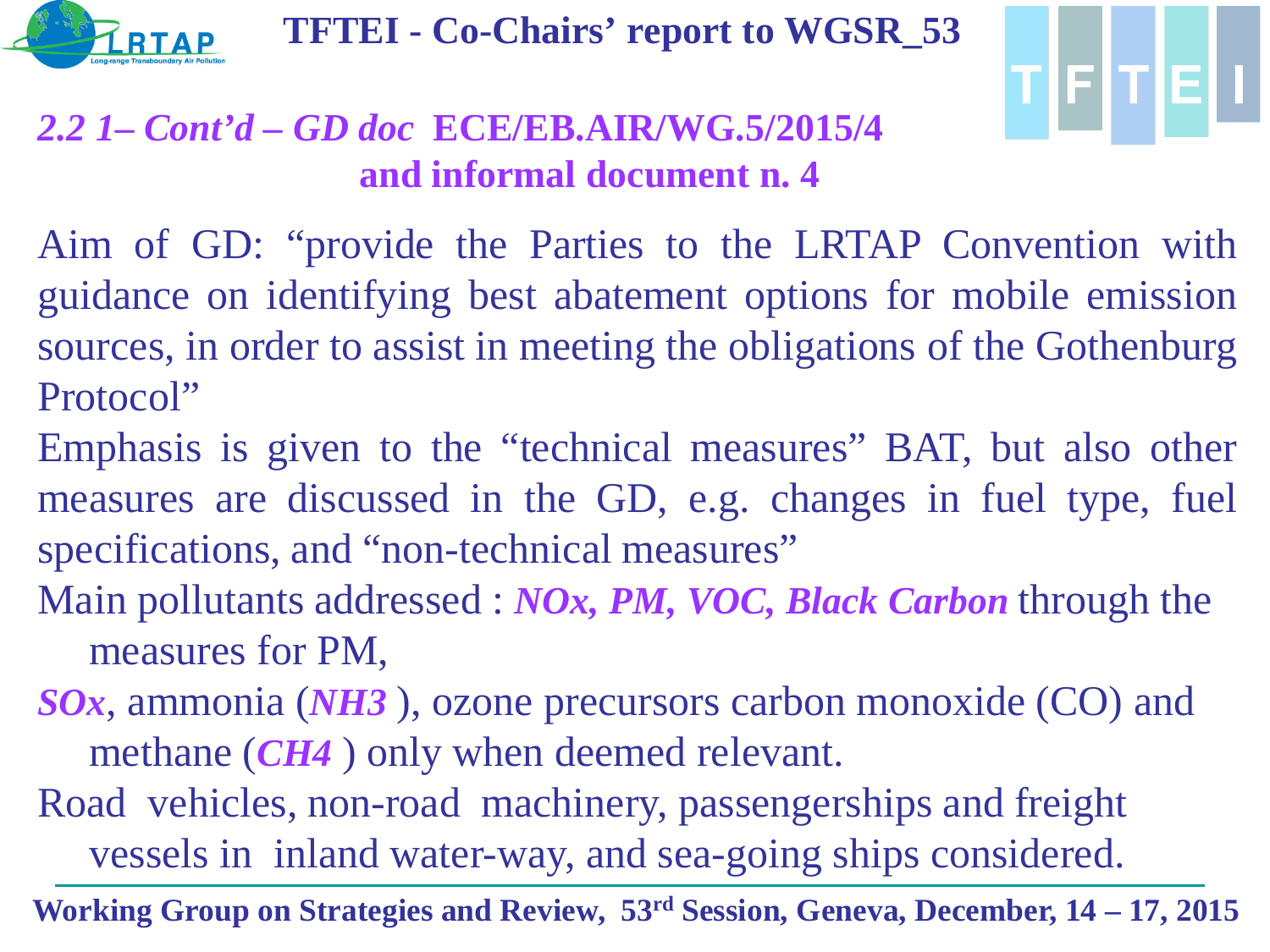



#### *2.2 1– Cont'd - GD doc* **ECE/EB.AIR/WG.5/2015/4 and informal document n. 4**

**BAT Identification -** Several techniques can be identified as BAT for reducing a specific pollutant.

The following characteristics are determinant in the identification of a BAT:

- Already applied in wide scale real-world
- Applications economic viability
- Boundary conditions and limiting factors
- Potential synergies and trade-offs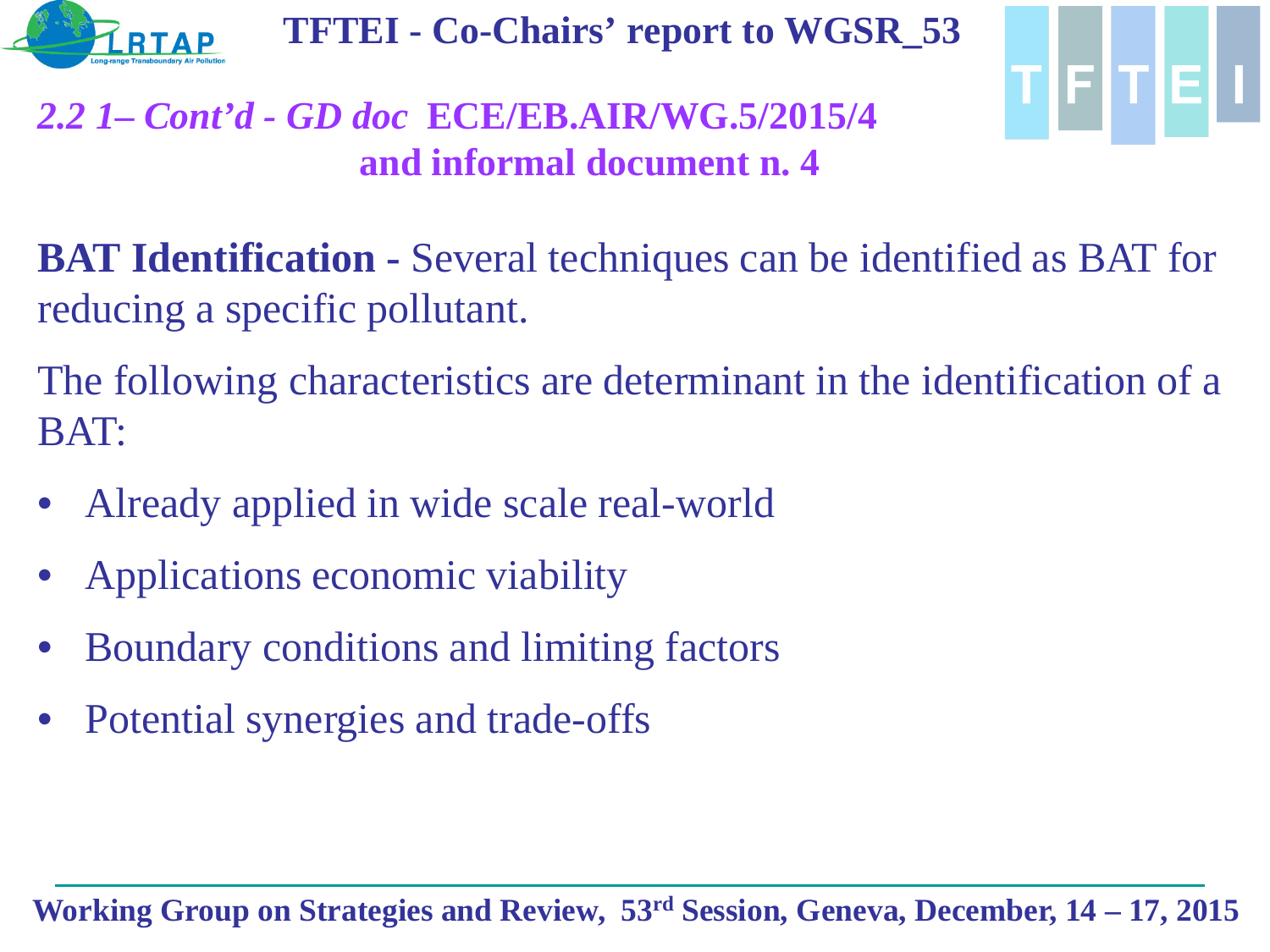

### *2.2 1– Cont'd*

**Recommendations** are given per **category** of vehicle or machinery:

1F IT IE

- 1) differentiation between BAT applicable for newer and older types
- 2) emerging techniques or experimental scale addressed separately

### **Key messages**:

- 1) GD provides general guidance of possible emission control techniques, but it is *not an exhaustive list of all possible techniques*.
- 2) Under specific local conditions, other techniques might be judged equally good BAT.
- 3) Technical, financial, infrastructural limiting factors may exist in particular cases.
- 4) BAT is not necessarily the latest technology, emphasis on existing stock.
- 5) Technology for latest Euro standards is considered by definition as BAT for new vehicles.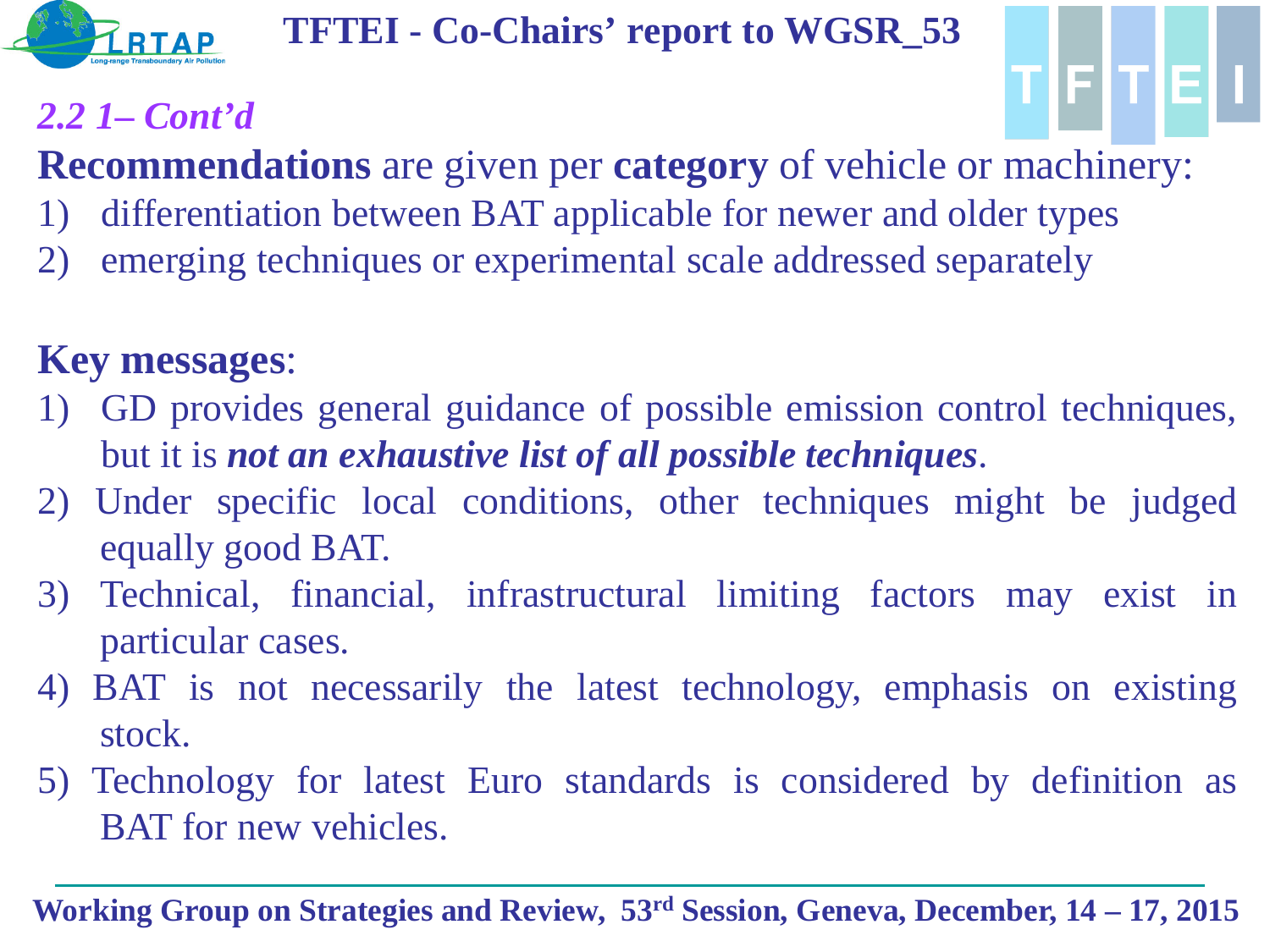



*2.2 1– Cont'd - doc* **ECE/EB.AIR/WG.5/2015/5** *Guidelines document for estimation and measurement of VOC emissions from activities covered by annex VI of the Gothenburg Protocol*

The Guidelines Document is organized according the following sections:

1) Context in the frame of the Gothenburg Protocol Annex VI, including :

- *Commitments for reduction of VOC emissions for Parties in 2020*
- *Mandatory Emission Limit Values (ELVs) for different activities (for VOCs, annex VI and annex XI)*
- *Establishment of solvent management plans for activities using solvents covered by annex VI*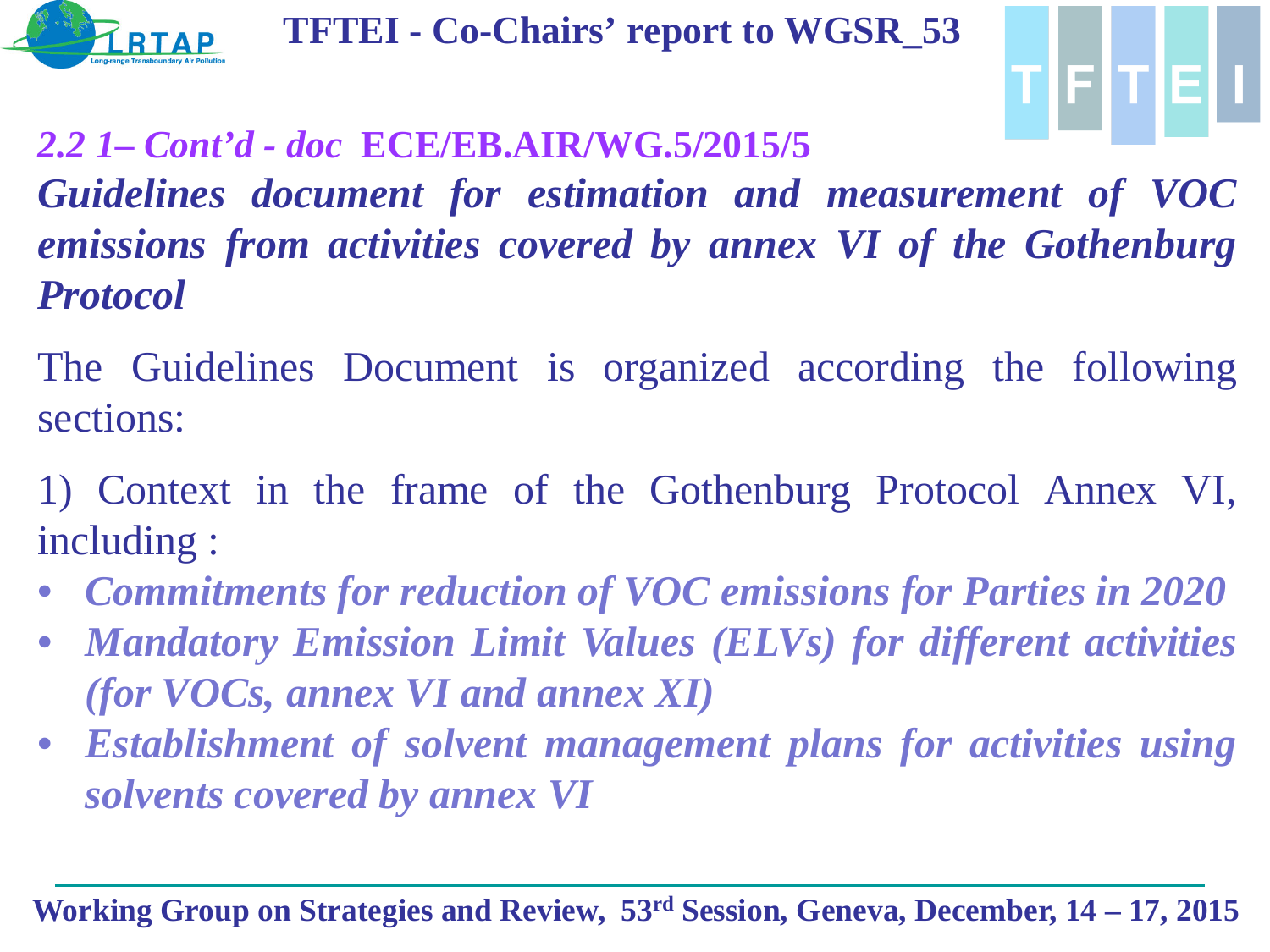



*2.2 1– Cont'd*

*Guidelines document for estimation and measurement of VOC emissions from activities covered by annex VI of the Gothenburg Protocol*

- 2) Types of ELVs implemented in annex VI
- *ELVs expressed as total organic carbon (TOC)*
- *ELVs related to one or several substances, expressed in mass of VOC*
- *ELVs expressed as a total VOC emission, expressed in % of solvent input, or g VOC/unit of activity (g VOC/m2 , g VOC/kg high solid, …)*
- *Fugitive emission of VOC expressed in % of solvent input*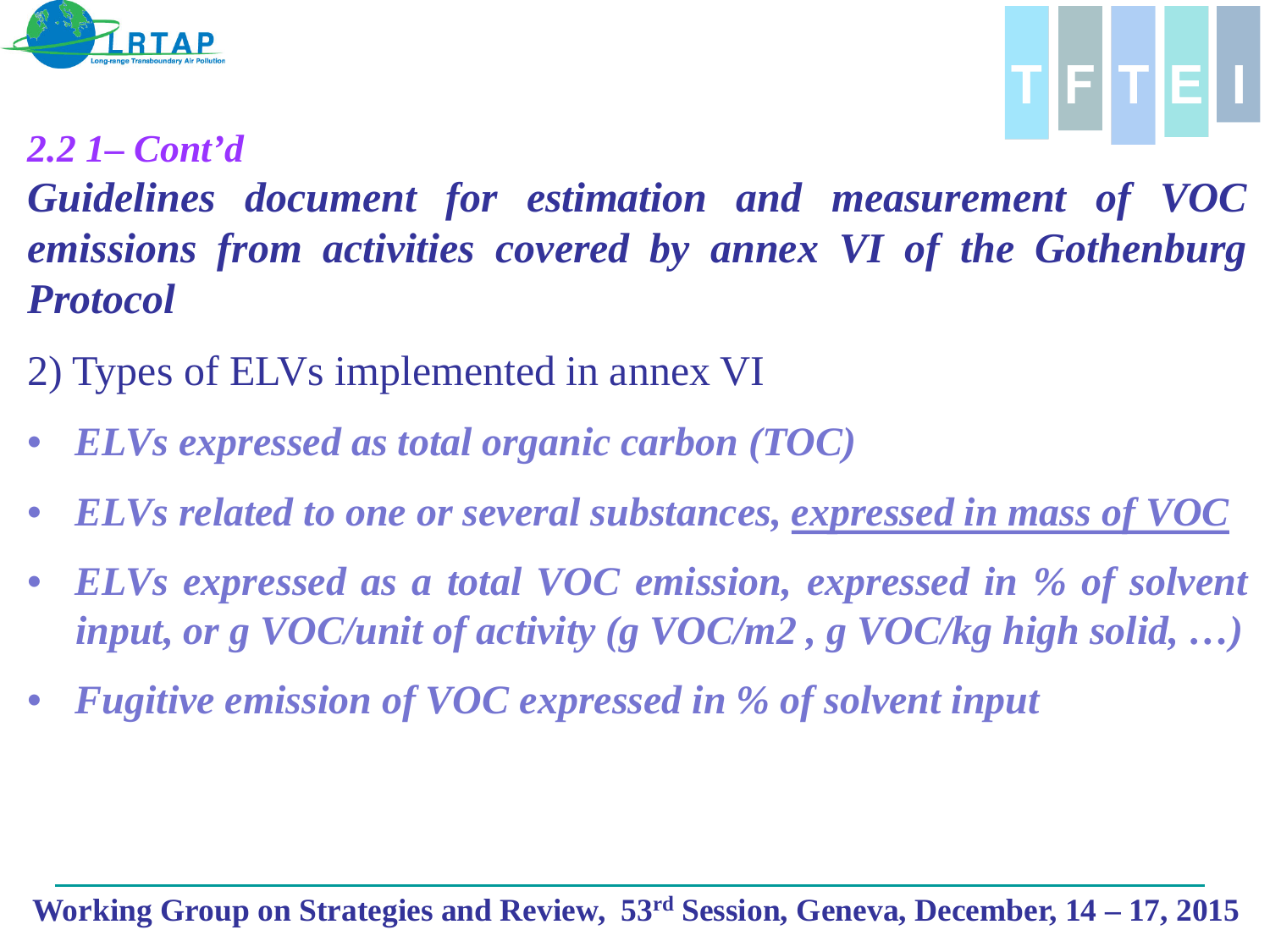

*2.2 1– Cont'd*

*Guidelines document for estimation and measurement of VOC emissions from activities covered by annex VI of the Gothenburg Protocol*

TIFITIEI

- 3) VOC measurement techniques available for total VOC and individual substances .
- 4) Translation of concentrations of single VOC expressed in mass of VOC, in total VOC concentrations expressed in mass of carbon

 *The calculation formula is provided with examples*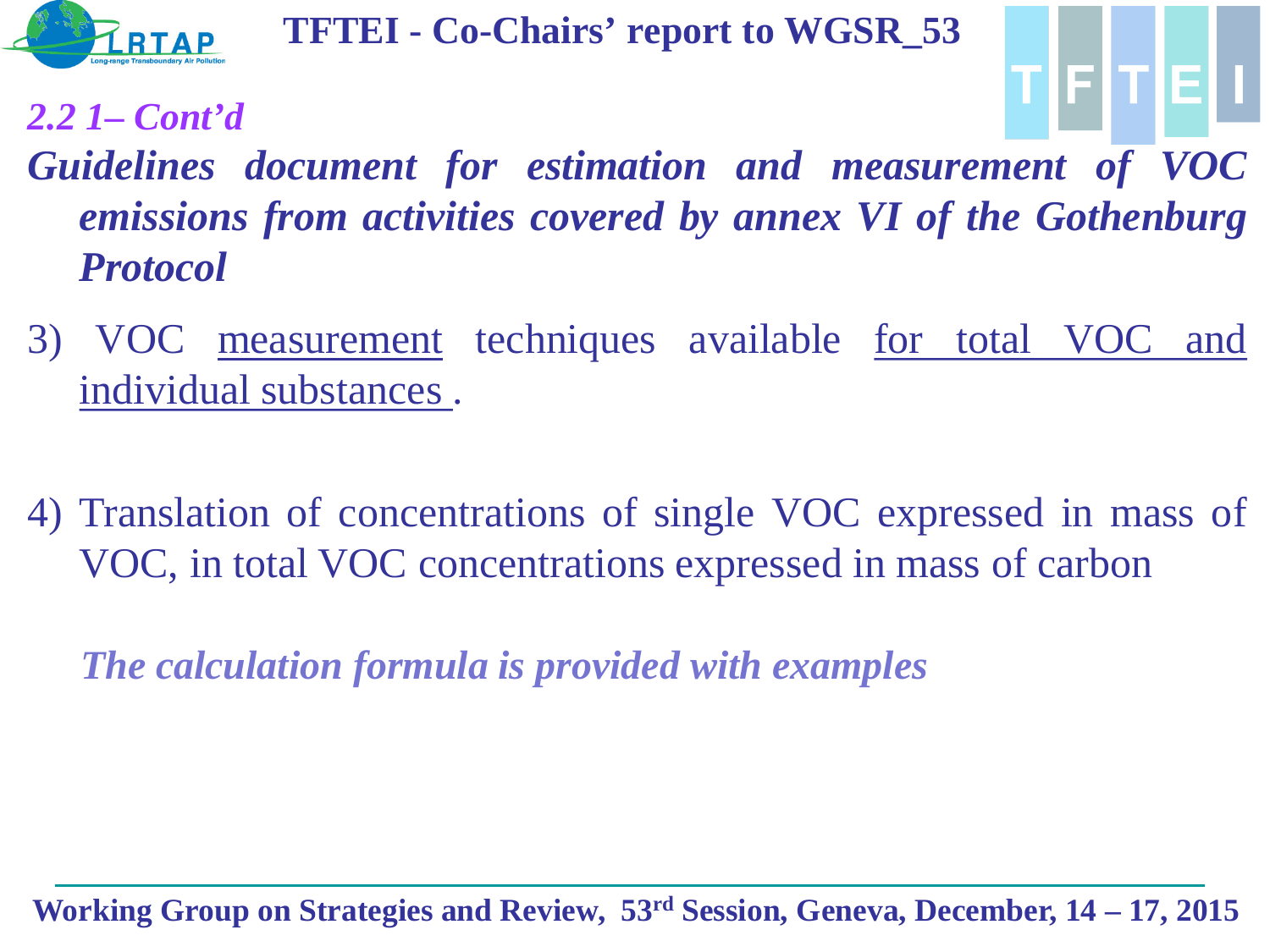

*2.2 1– Cont'd*

*Guidelines document for estimation and measurement of VOC emissions from activities covered by annex VI of the Gothenburg Protocol*

- 5) Solvent management plan
- *Definition of inputs and outputs*
- *Means to estimation of the different components of the balance*

6) Means to control VOC of other activities :

- *Loading /unloading of mobile containers at terminals (excluding load of sea going ships)*
- *Storage of petrol at service-stations (Stage I)*
- *Car refueling at service stations (stage II)*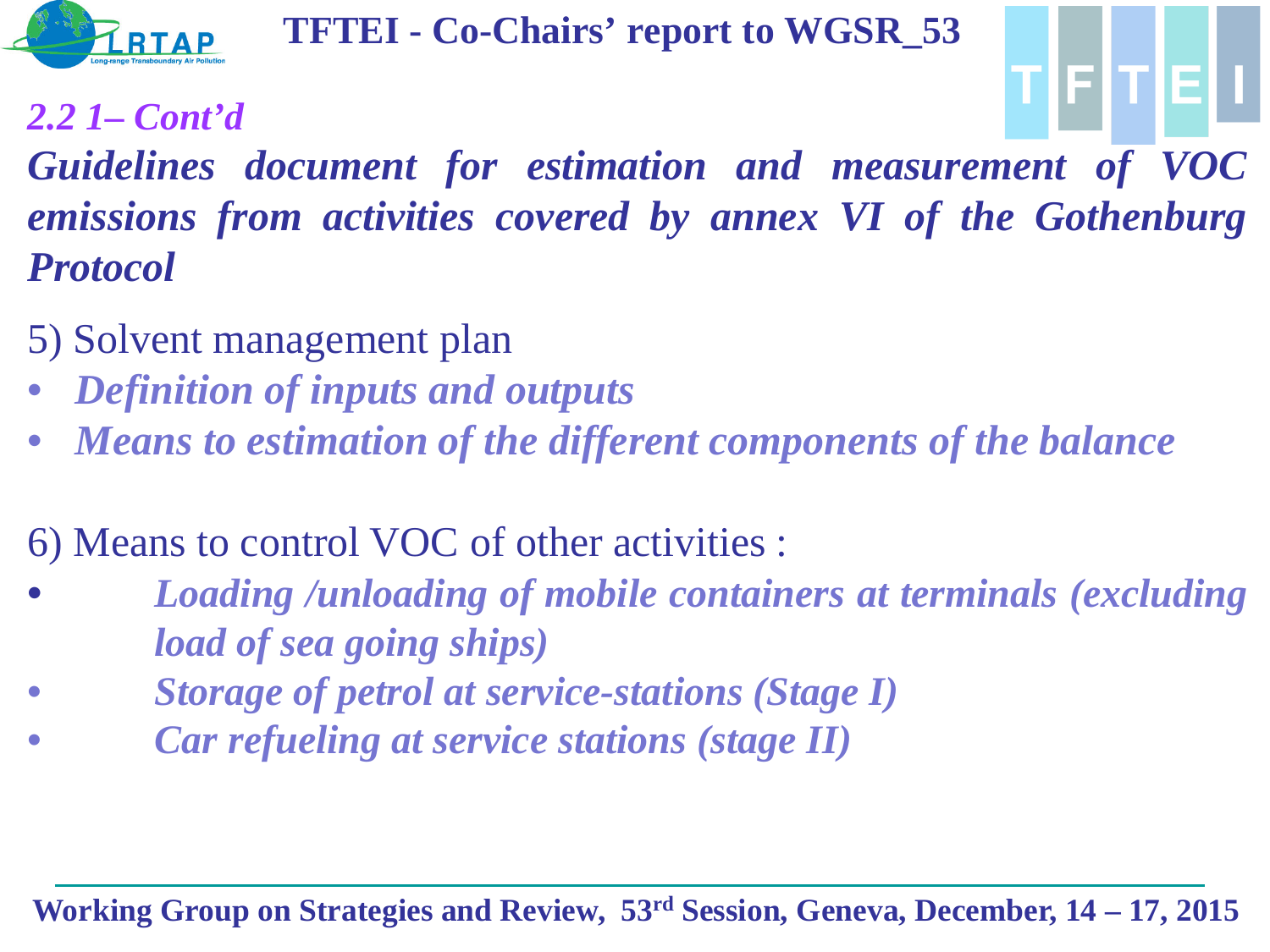

*2.2 1– Cont'd*

*Guidelines document for estimation and measurement of VOC emissions from activities covered by annex VI of the Gothenburg Protocol*

TIFITIEI

- 7) Summary of measurement methods available for the different activities
- *Illustrative examples to explain total VOC ELV and ELVf/ELVc*
- *Illustrative examples on the development of a solvent management plan*
- 8) Annex : VOC measurement in EECCA Example of Belarus
- *VOC measurement methods used in Belarus*
- *Gaps identifies by TFTEI related to the solvent management plan*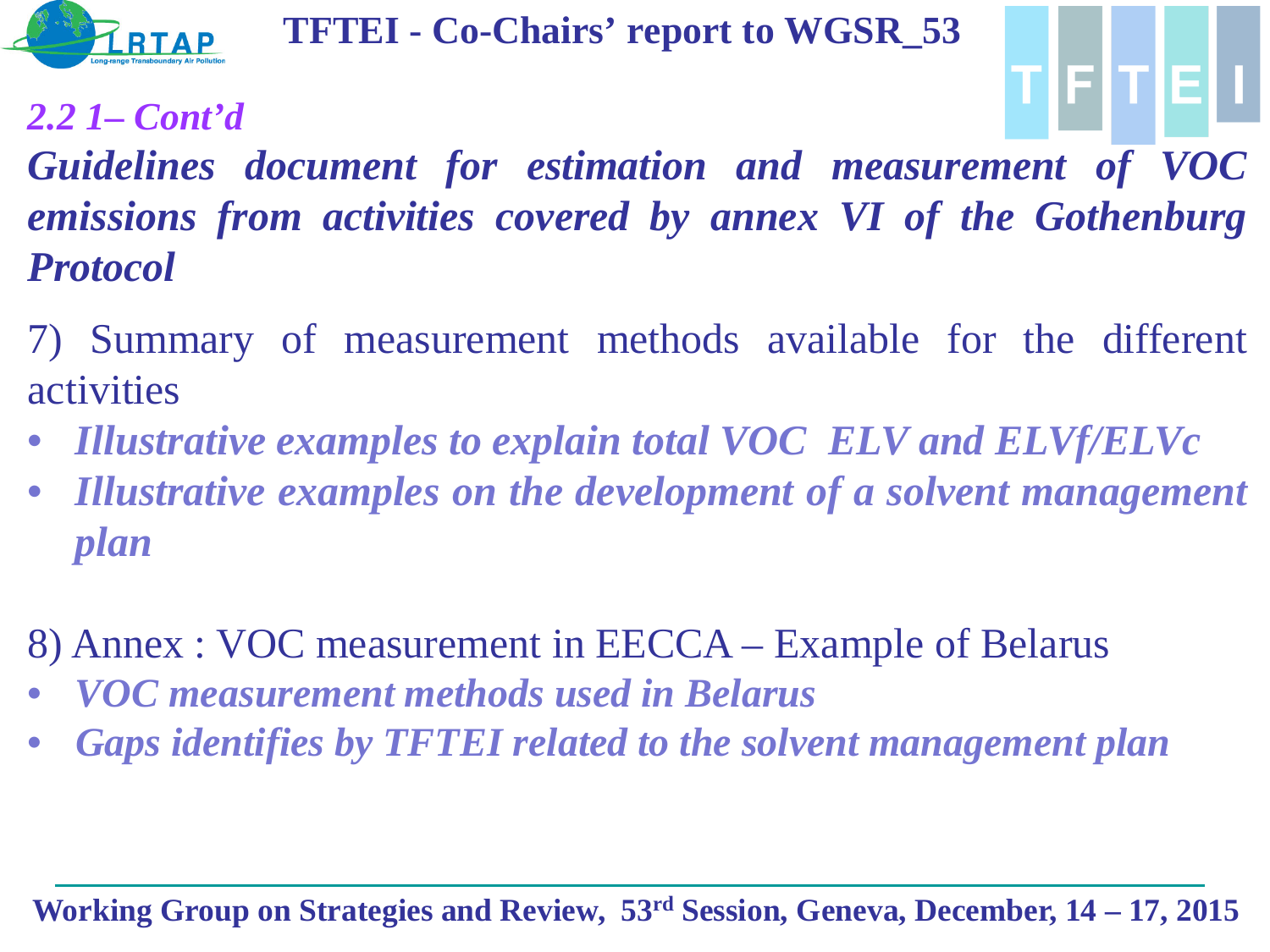

*Item 2.2.2 Workshops in 2014 to promote awareness and understanding, in particular in countries of Eastern Europe, the Caucasus and Central Asia (EECCA), of the Guidance document on control techniques for emissions of sulphur, NOx, VOCs and particulate matter (including PM10, PM2.5 and black carbon) from stationary sources.*

FIT.

 As follow up of the discussion at the 2015 Task Force meeting, the workshop originally, already postponed several times, was finally re-scheduled in Spring 2016 due to organizational reasons. The workshop is aimed at promoting a better understanding of the guidance document on stationary and mobile sources in the countries of Eastern Europe, the Caucasus and Central Asia (EECCA)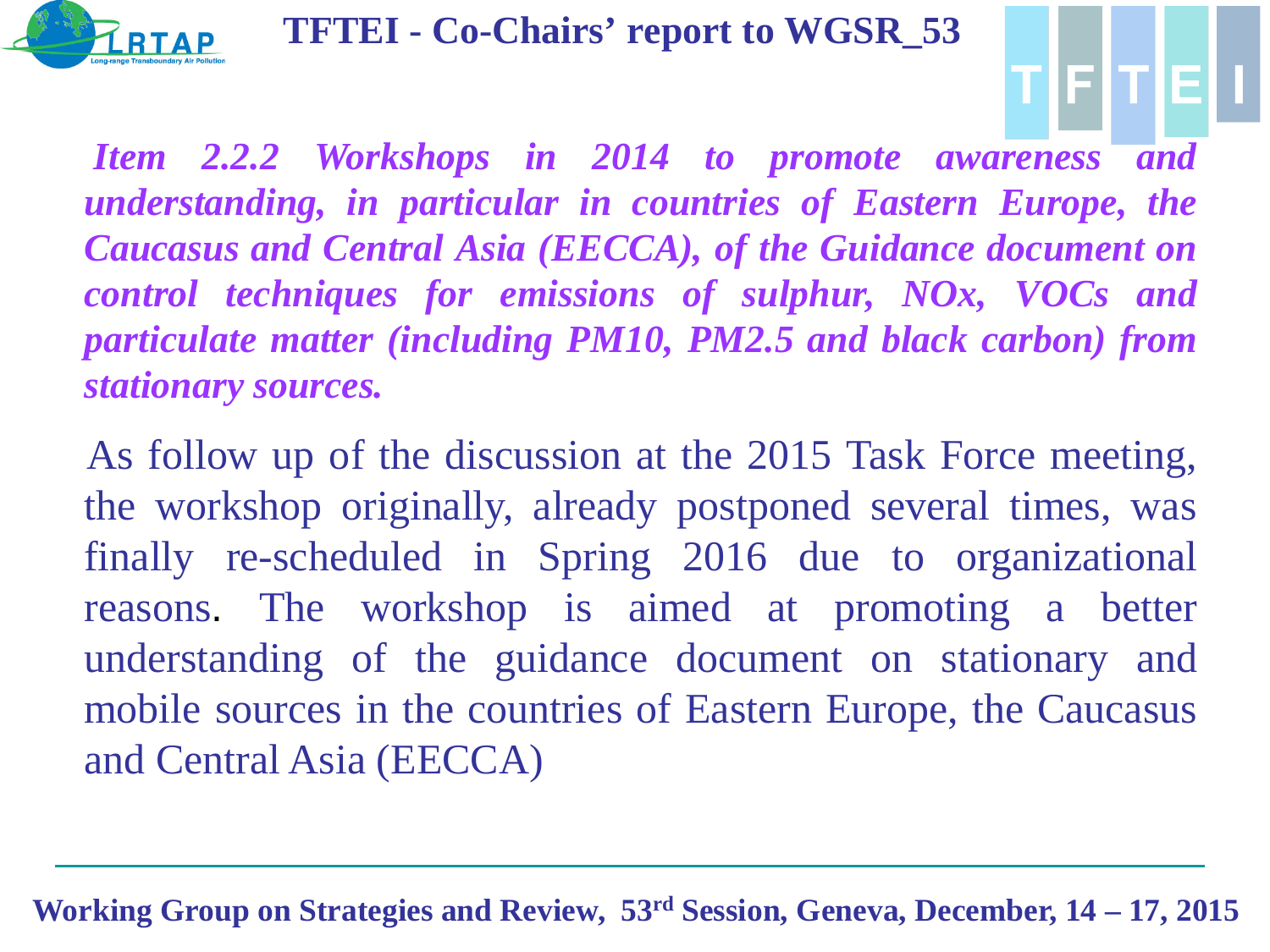TFTE

*Item 2.2.2 – Cont'd*

Other issues in the agenda of the workshop :

- *1)* guidelines for the calculation of VOCs emissions;
- *2)* identification of synergies between the 1998 Protocol on Heavy Metals and the Minamata Convention on Mercury
- *3)* cost methodologies for large combustion plants;
- 4) GAINS Model-related methodology used by the Task Force (*item 2.2.6* ).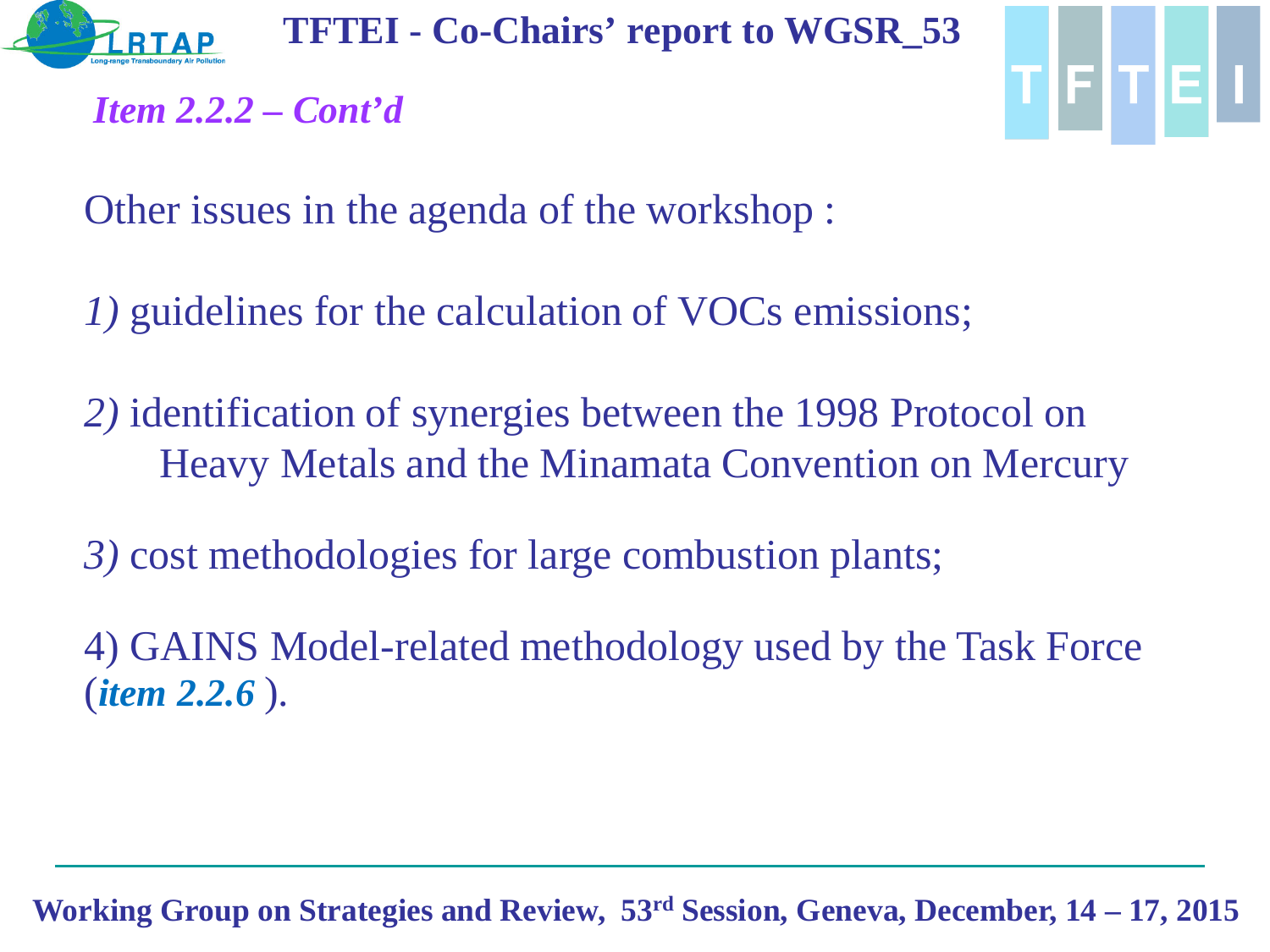



*Item 2.2.5 — Develop a techno-economic tool for evaluating costs in the Large Combustion Plants Sector* 

- A new update of the methodology and the applicative tool were presented, at the Task Force meeting in 2015.
- A User Interface developed in Visual Basic Applications (VBA) and an updated User Manual are now available.

A phone conference took place on October, 23, 2015, to present the updated methodology with experts of the Institute for Prospective Technological Studies (IPTS), Joint Research Centre of the European Commission, in Seville, Spain. It was agreed to have a physical meeting in Seville, in 2016, with the aim of providing a complete presentation of the methodology.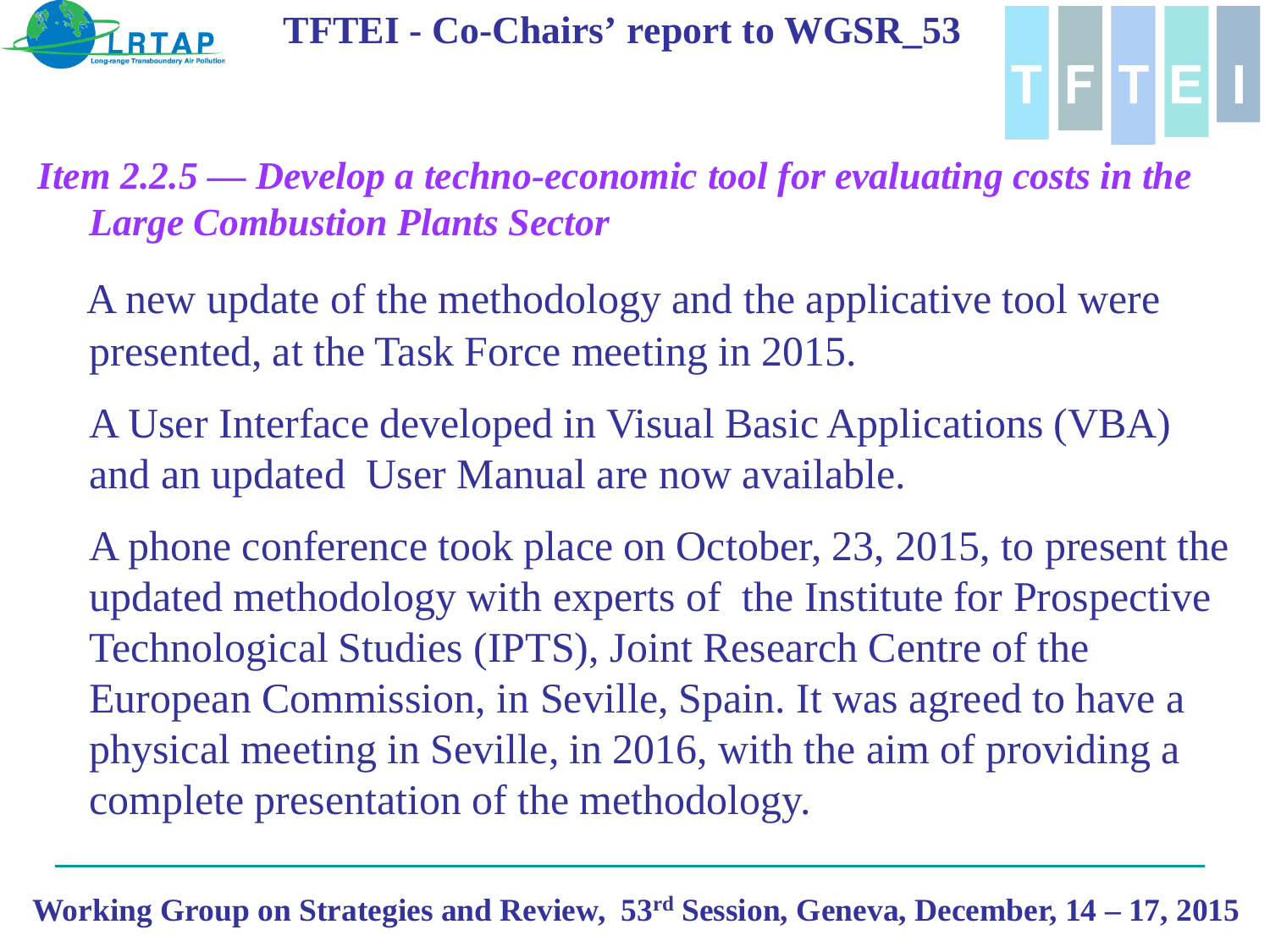

F

*Item 2.2.6 Analyse the available Gothenburg GAINS scenarios* to estimate the technical upgrade to be implemented by<br>countries of Eastern Europe, the Caucasus and Central Asia *in order to comply with the Gothenburg Protocol. Organize workshop/bilateral consultations*

The EGTEI/GAINS methodology to estimate technical potential upgrade to be implemented in EECCA Countries has been developed and applied through an ad hoc tool developed for of Excel Macro (VBA, Visual Basic Applications). Examples of applications and results have been presented in previous TFTEI Annual Meetings.

The conclusion of this activity is linked to the *Item 2.2.2*, where, at the Joint TFTEI / Coordinating Group for EECCA meeting, expected to take place in Spring 2016, the results will be discussed with the EECCA experts, the report and the tool commented and finalized.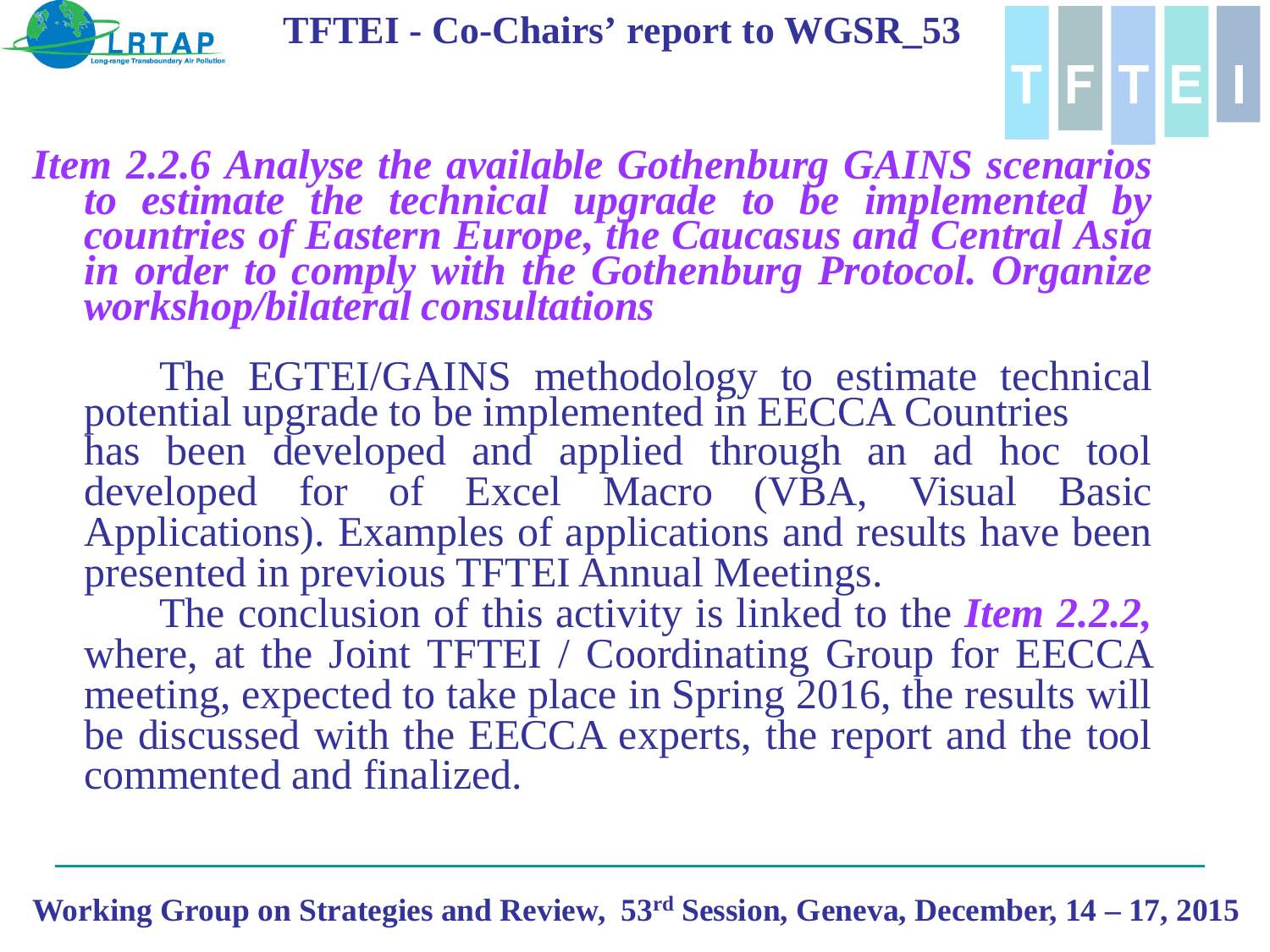



*Item 2.2.7 Collect and provide up-to-date data for cost modelling for BAT; conduct workshop with IIASA experts as necessary* 

In 2015-2016, costs of reduction techniques, for activities using solvents are being updated.

Two activities are under study :

- Car manufacturing
- Flexible packaging

An ad hoc technical meeting, to present the Excel Tool on Cost Methodology for LCP to IIASA experts took place in July 2015.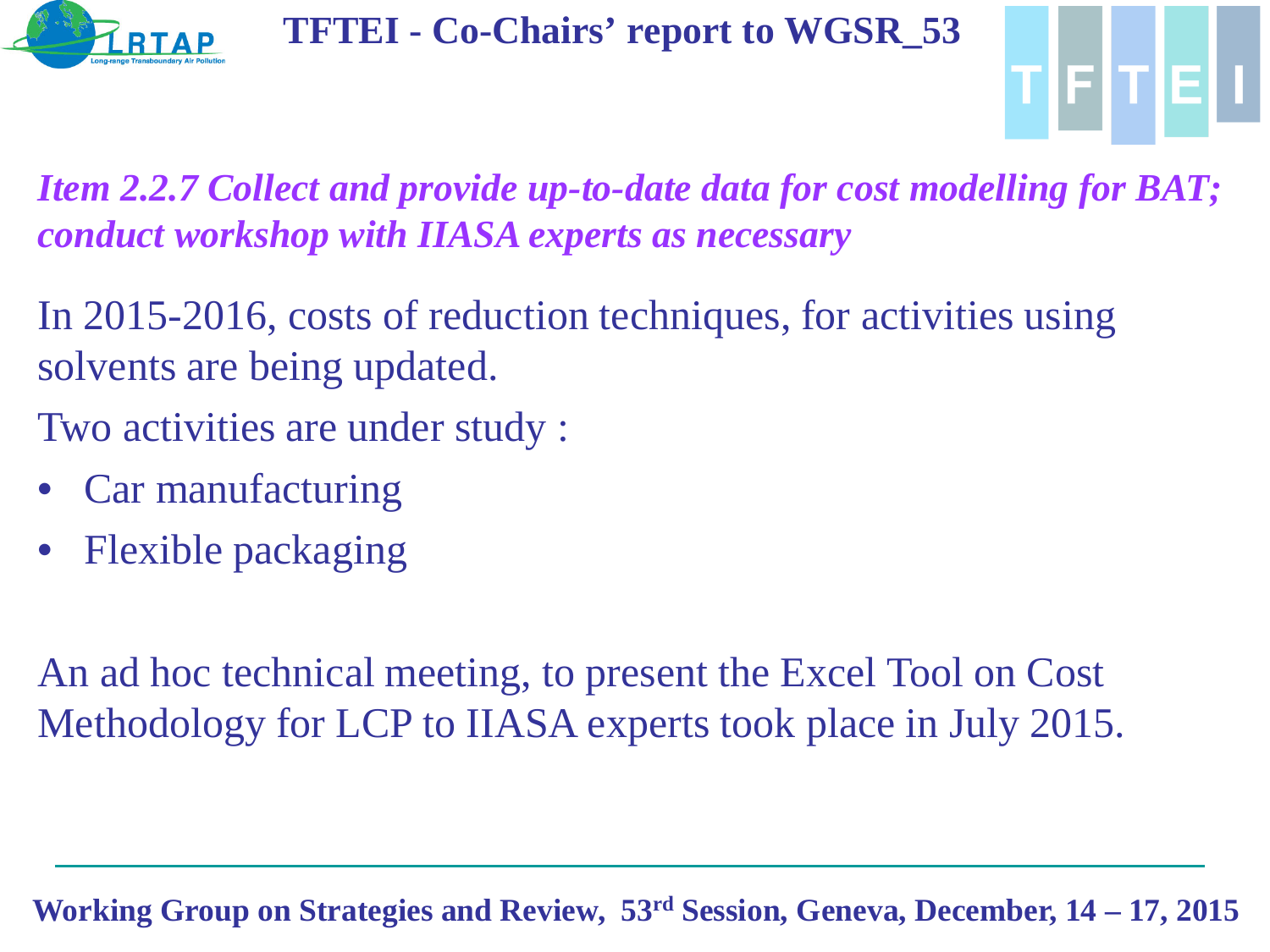

*Item 2.2.9 – Annual meeting of the Expert Group*

The Task Force held its  $1<sup>st</sup>$  annual meeting, in Brussels on the  $25<sup>th</sup>$ of June 2015, hosted by the liaison office of the *Italian Agency for New Technology, Energy and the Sustainable Economic Development (ENEA).* 

Twenty-eight experts attended the first meeting of the Task Force on Techno-Economic Issues, including experts from 13 Parties to the Convention: Austria, Azerbaijan, Belarus, Croatia, France, Germany, Italy, Netherlands, Poland, Russian Federation, Spain, Sweden and Switzerland, the representatives of the UN Secretariat and the EU Commission. Simultaneous translation English-Russian was provided by the French organization of the meeting. The participation of experts from the EECCA Countries was financially supported by France.

The British Co-Chair of RNTF joined the meeting with a presentation on NOx recapture and utilization (via Skype).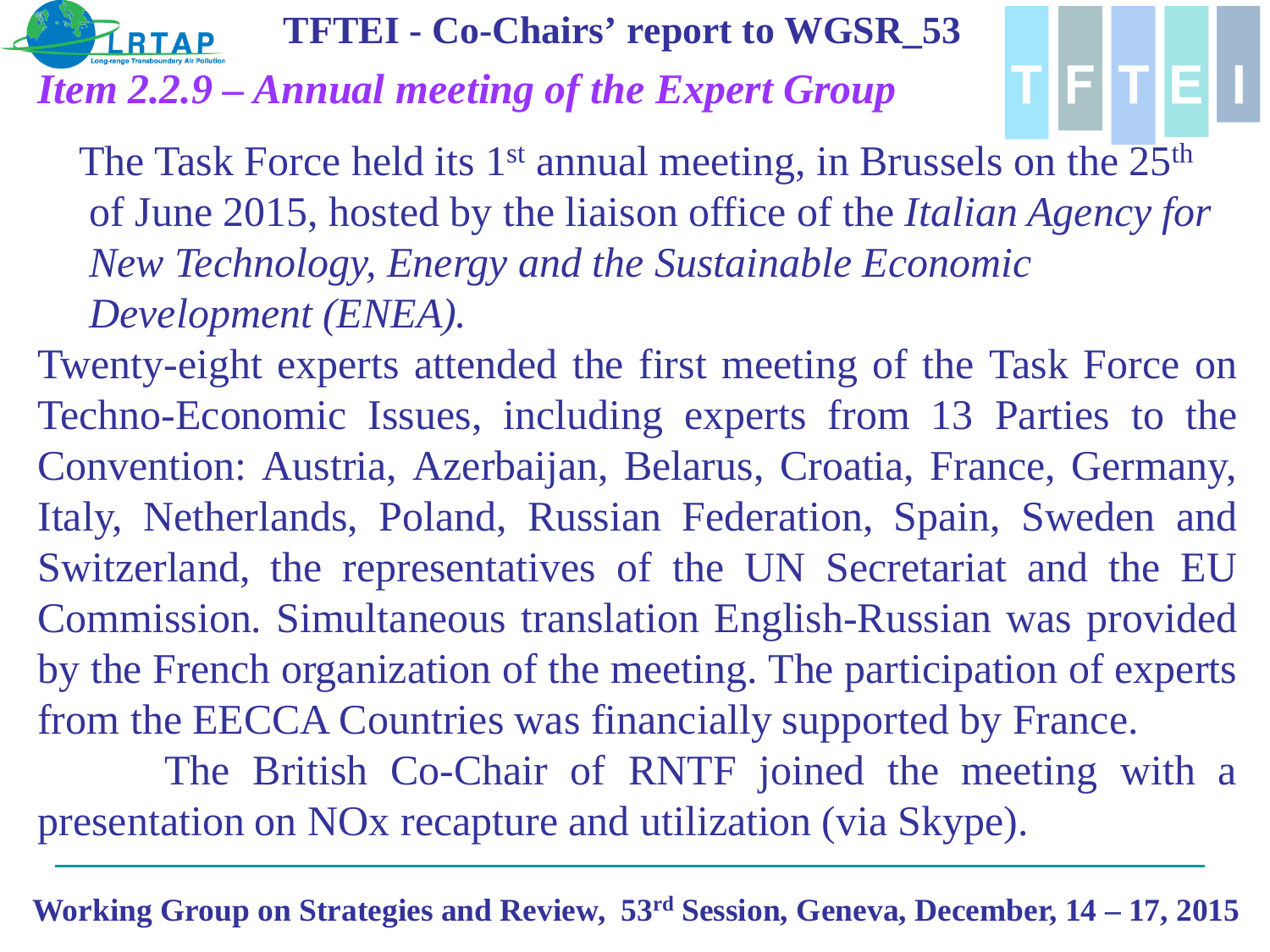

# *Item 2.2.10 – Explore abatement techniques for further*  $\Gamma$   $\Gamma$   $\Gamma$   $\Gamma$ *reducing heavy metals emissions*

At the Task Force annual meeting 2015, the former Chair of the discontinued Task Force on Heavy Metals has presented the key issues related to heavy metals.

In particular, the need to promote the ratification of the amended Protocol and increasing awareness of the flexibility mechanisms have been highlighted.

Also potential links with the work under the Minamata Convention on Mercury were underlined.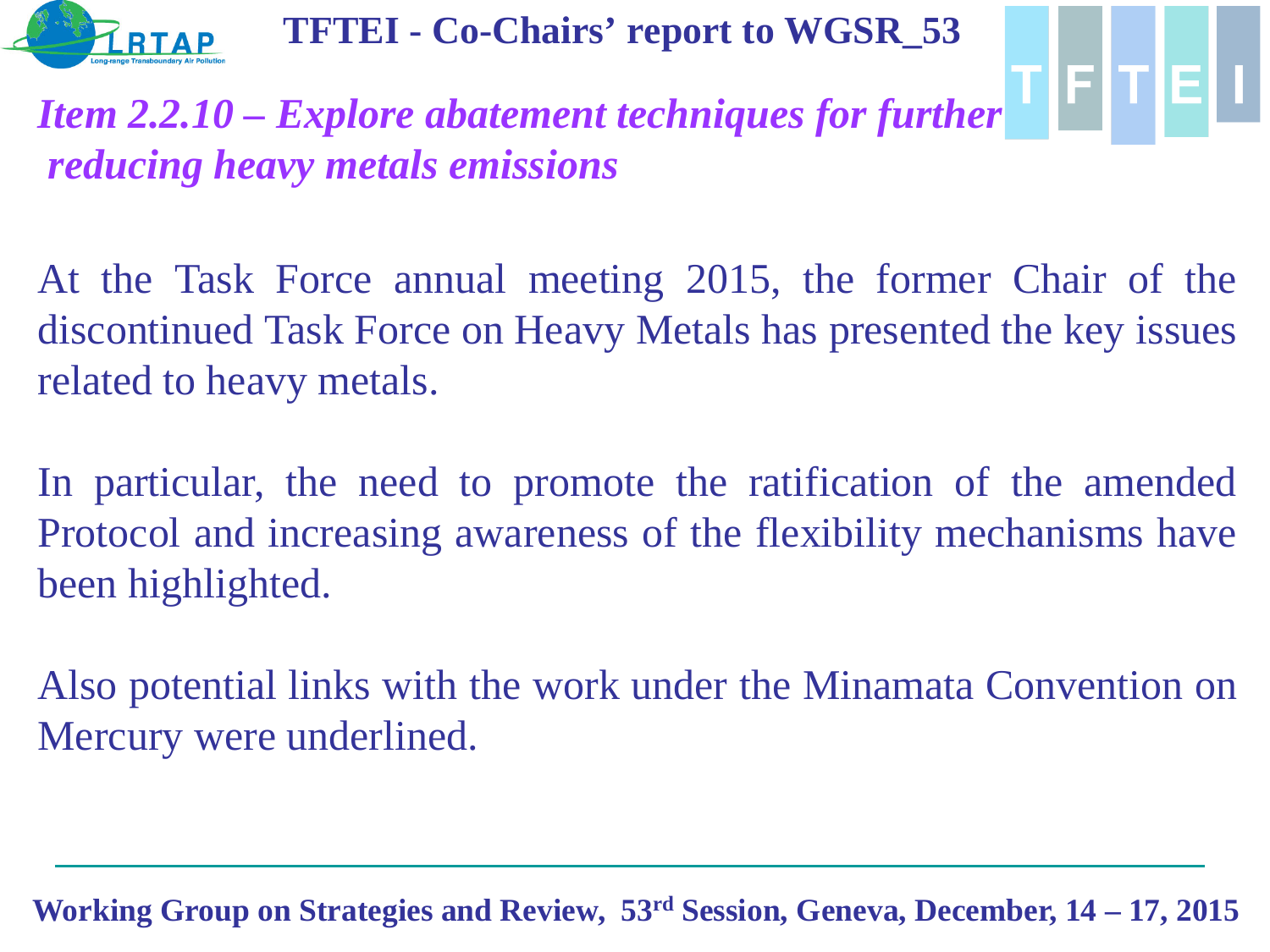

## *Item 2.2.10 – Cont'd*

### *Explore abatement techniques for further reducing heavy metals emissions*

- The following areas were indicated as priority:
- *(a) provision of information to Parties with regard to technical work in industrial sectors and products;*
- *(b) work on the costs of abatement techniques;*
- *(c) provision of information to Parties on studies with regard to health effects of heavy metals and particulate matter (PM); and*
- *(d) provision of support to EECCA countries through workshops and projects in cooperation with the EECCA Coordinating Group.*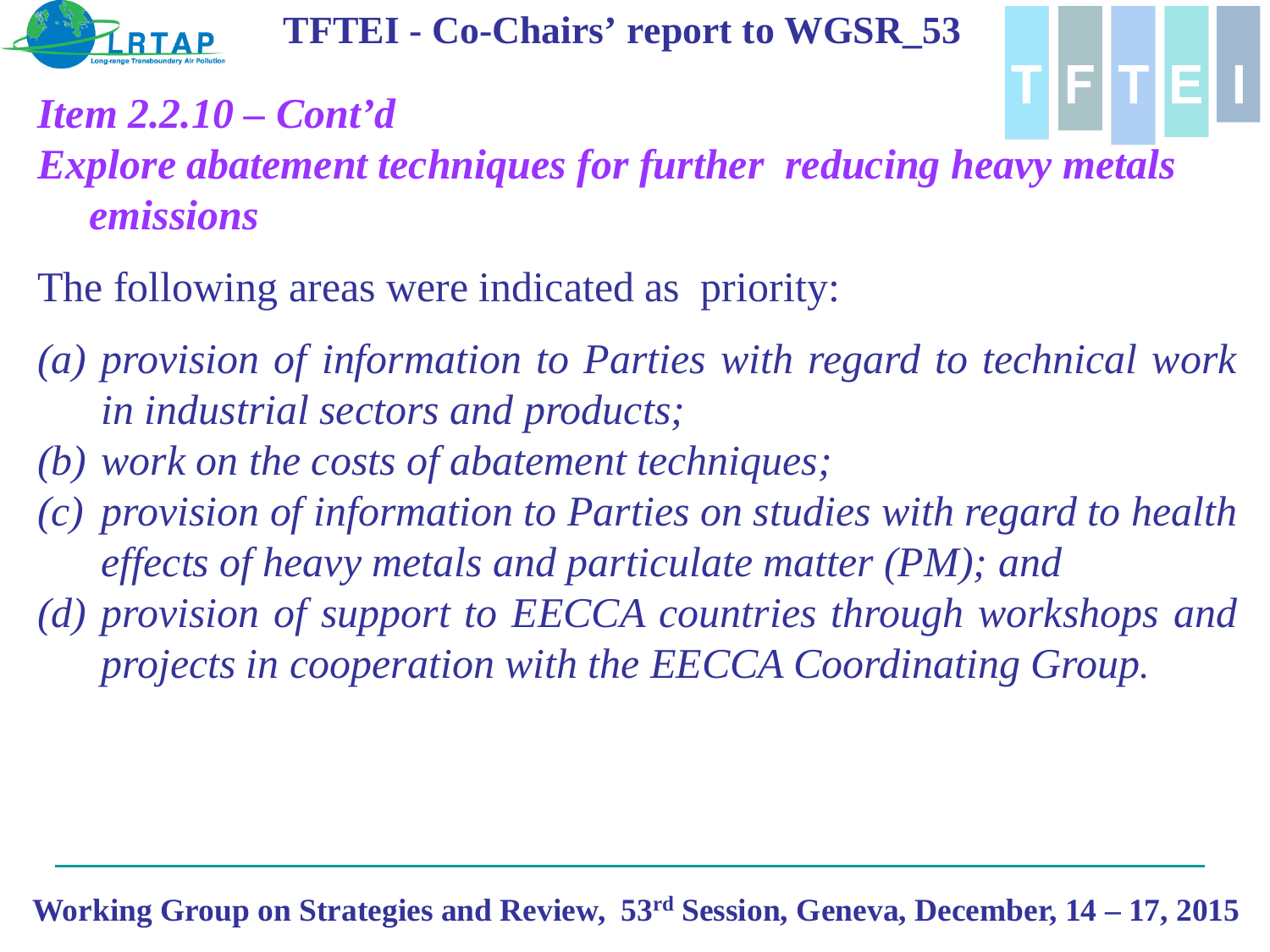

*Item 2.2.12 – Serve as a regional clearinghouse of control technology information for primary emissions of NOx, sulphur dioxide, VOCs and PM, including SLCPs, heavy metals and POPs*

TIFITIEI

- The technical secretariat of the Task Force (CITEPA), has developed, a new TFTEI web site, (*tftei.citepa.org*) which will be availbale also in Russian Language, thanks to funds made available by Germany.
- An Ad Hoc Web Site (accessible by the TFTEI web site) has been developed for the purposes of the Clearing House of Technologies and it will be progressively populated of technical documents. All the experts of the Parties are invited to contribute through the *Exchange Platform.* An *Evaluation Committee* has been established to examine the proposed new documents.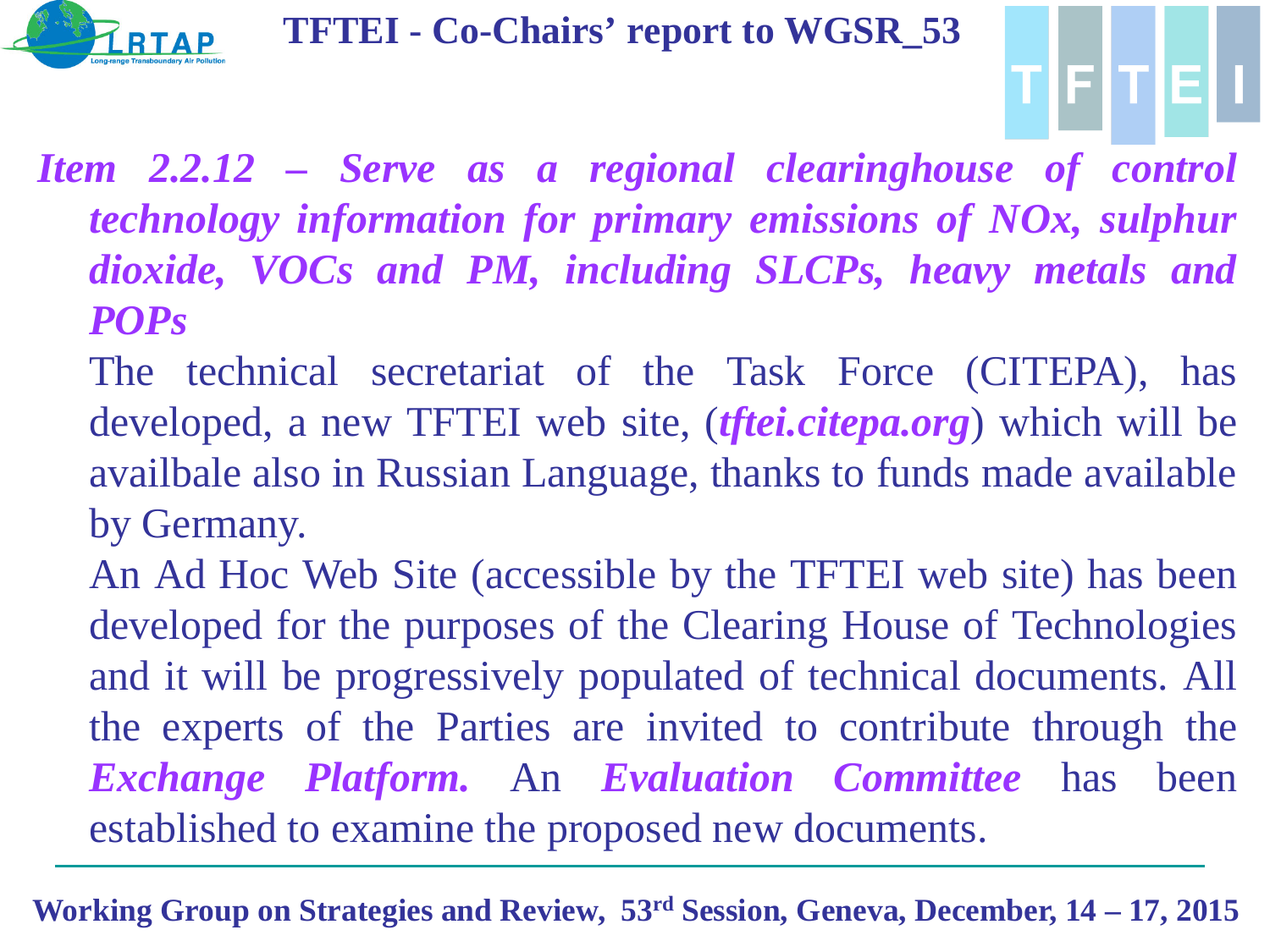



*Miscellaneous*

Acknowledgements are due to:

- 1) The European Commission for its financial support to the work on the mobile sources, determinant for the development of the related Guidance Document.
- 2) All the experts who have contributed to the finalization of the guidance documents
- 3) The UN Secretariat for their support in editing and translation of the guidance documents